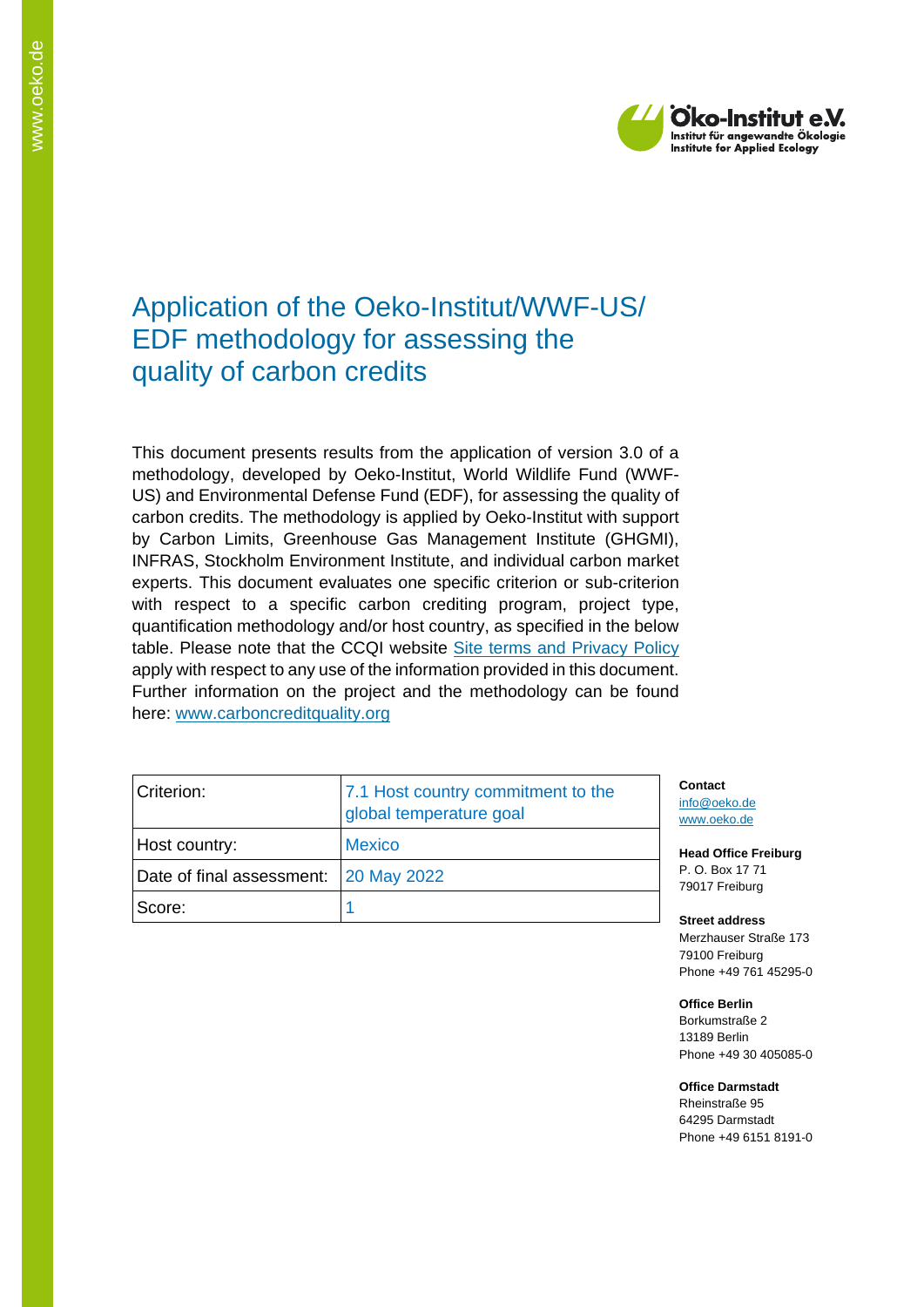# **Assessment**

The methodology assesses whether the host country has communicated a LEDS and whether it has an explicit commitment in the form of a net zero emissions target, including: the timeframe of the target, differentiating between LDCs/SIDS and other economies; the coverage of greenhouse gases and sectors; whether the target is a domestic target or whether it includes the use of international carbon credits; and the legal status of the target.

# **Indicator 7.1.1**

## **Relevant scoring methodology provisions**

"The country has communicated a LEDS."

#### **Information sources considered**

- 1. UNFCCC Communication of long-term strategies [\(https://unfccc.int/process/the-paris](https://unfccc.int/process/the-paris-agreement/long-term-strategies)[agreement/long-term-strategies\)](https://unfccc.int/process/the-paris-agreement/long-term-strategies)
- 2. Mexico's first LEDS [\(https://unfccc.int/files/focus/long](https://unfccc.int/files/focus/long-term_strategies/application/pdf/mexico_mcs_final_cop22nov16_red.pdf)[term\\_strategies/application/pdf/mexico\\_mcs\\_final\\_cop22nov16\\_red.pdf\)](https://unfccc.int/files/focus/long-term_strategies/application/pdf/mexico_mcs_final_cop22nov16_red.pdf)

#### **Assessment outcome**

Yes (3 Points).

## **Justification of assessment**

Mexico has communicated a LEDS on 16 November 2016 (Sources 1 and 2).

# **Indicator 7.1.2**

## **Relevant scoring methodology provisions**

"The country is an LDC and has adopted a net zero emissions target for

a. 2050 or earlier;

OR

b. 2051 to 2069;

OR

c. 2070 or later.

OR

The country is not an LDC and has adopted a net zero emissions target for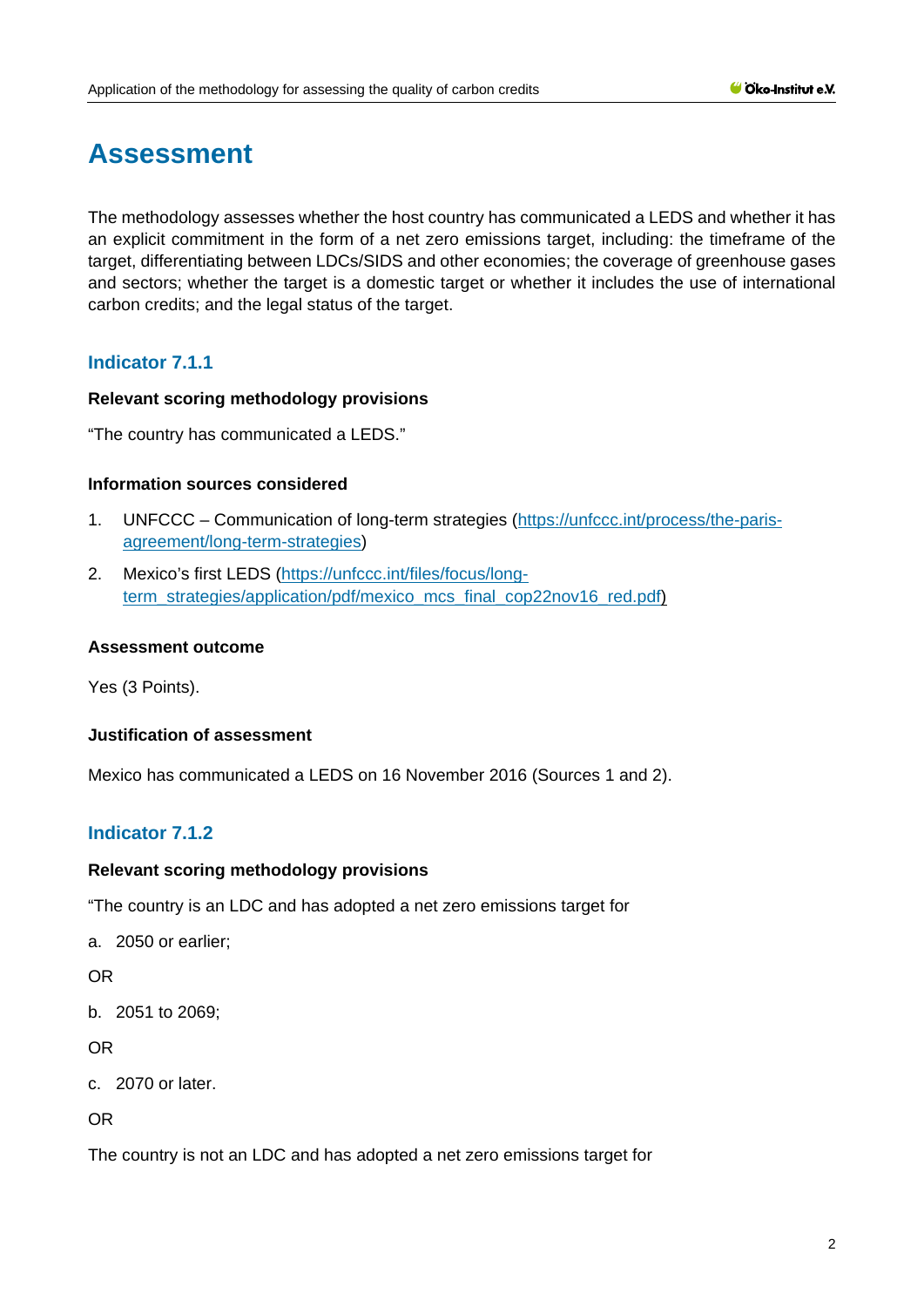d. 2040 or earlier;

OR

e. 2041 to 2059;

OR

f. 2060 or later."

# **Information sources considered**

- 1. Mexico's first updated NDC which has been communicated to the UNFCCC secretariat on 30 December 2020 [\(https://www4.unfccc.int/sites/ndcstaging/PublishedDocuments/Mexico](https://www4.unfccc.int/sites/ndcstaging/PublishedDocuments/Mexico%20First/NDC-Eng-Dec30.pdf)  [First/NDC-Eng-Dec30.pdf\)](https://www4.unfccc.int/sites/ndcstaging/PublishedDocuments/Mexico%20First/NDC-Eng-Dec30.pdf)
- 2. Mexico's first LEDS [\(https://unfccc.int/files/focus/long](https://unfccc.int/files/focus/long-term_strategies/application/pdf/mexico_mcs_final_cop22nov16_red.pdf)[term\\_strategies/application/pdf/mexico\\_mcs\\_final\\_cop22nov16\\_red.pdf\)](https://unfccc.int/files/focus/long-term_strategies/application/pdf/mexico_mcs_final_cop22nov16_red.pdf)
- 3. Climate Action Tracker Assessment for Mexico <https://climateactiontracker.org/countries/mexico/net-zero-targets/>

# **Assessment outcome**

Not applicable (0 points).

## **Justification of assessment**

Mexico has not yet adopted a net zero emissions target (Sources 1 to 3).

# **Indicator 7.1.3**

## **Relevant scoring methodology provisions**

"The adopted net zero emissions targets covers

a. all sectors of the economy, including international aviation and shipping, and all main greenhouse gases (CO<sub>2</sub>, CH<sub>4</sub>, N<sub>2</sub>O, HFCs, PFCs, SF<sub>6</sub>, NF<sub>3</sub>);

OR

b. at least 90% of the country's GHG emissions;

OR

c. less than 90% of the country's GHG emissions."

OR

d. No information is available or it is insufficiently clear.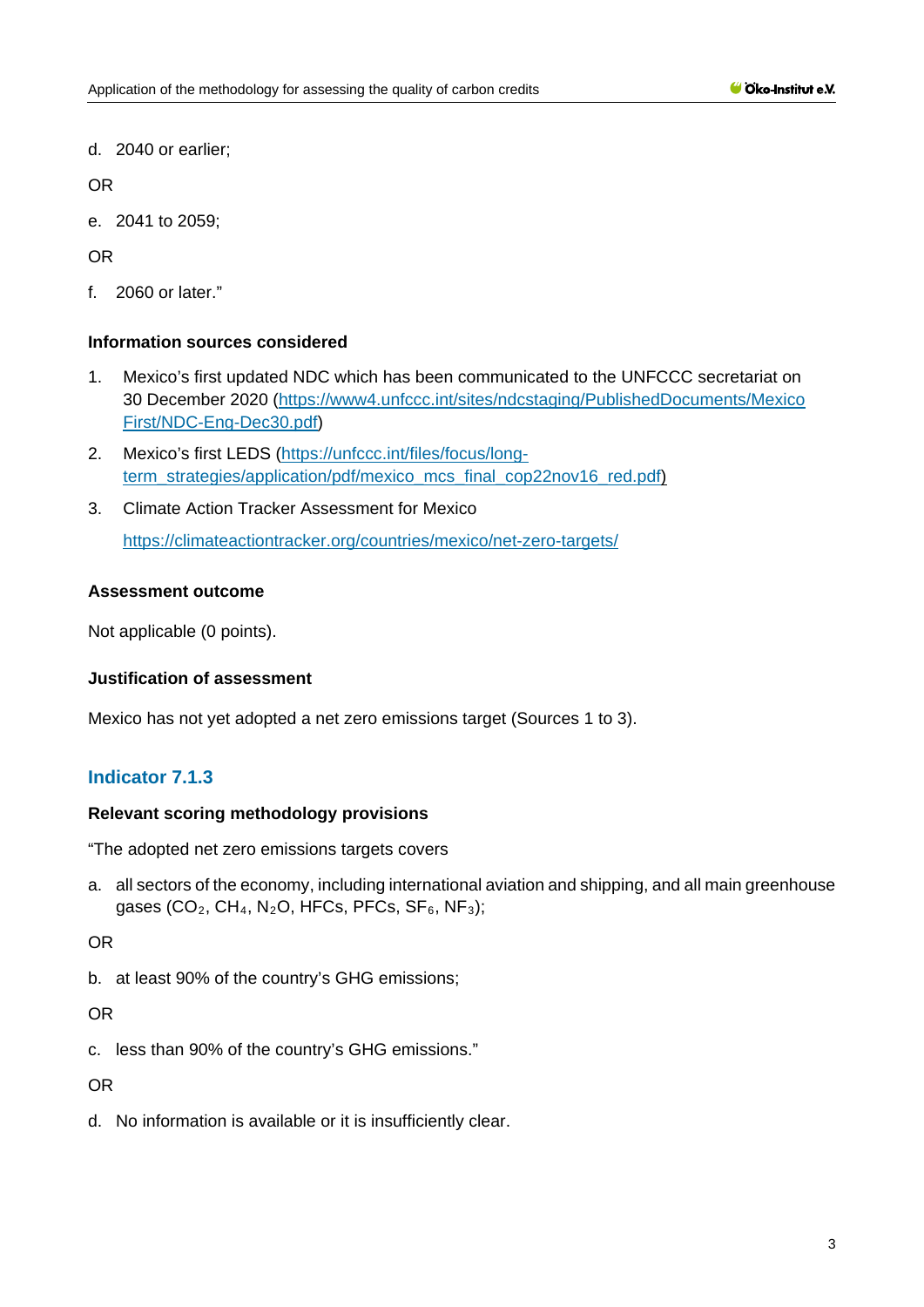#### **Information sources considered**

- 1. Mexico's first updated NDC which has been communicated to the UNFCCC secretariat on 30 December 2020 [\(https://www4.unfccc.int/sites/ndcstaging/PublishedDocuments/Mexico](https://www4.unfccc.int/sites/ndcstaging/PublishedDocuments/Mexico%20First/NDC-Eng-Dec30.pdf)  [First/NDC-Eng-Dec30.pdf\)](https://www4.unfccc.int/sites/ndcstaging/PublishedDocuments/Mexico%20First/NDC-Eng-Dec30.pdf)
- 2. Mexico's first LEDS [\(https://unfccc.int/files/focus/long](https://unfccc.int/files/focus/long-term_strategies/application/pdf/mexico_mcs_final_cop22nov16_red.pdf)[term\\_strategies/application/pdf/mexico\\_mcs\\_final\\_cop22nov16\\_red.pdf\)](https://unfccc.int/files/focus/long-term_strategies/application/pdf/mexico_mcs_final_cop22nov16_red.pdf)
- 3. Climate Action Tracker Assessment for Mexico <https://climateactiontracker.org/countries/mexico/net-zero-targets/>

## **Assessment outcome**

Not applicable (0 points).

#### **Justification of assessment**

Mexico has not yet adopted a net zero emissions target (Sources 1 to 3).

# **Indicator 7.1.4**

#### **Relevant scoring methodology provisions**

"The adopted net zero emissions target is

a. a domestic target (i.e., without the purchase of international carbon credits but possibly with linking of emissions trading systems);

#### OR

b. a target to be achieved with the purchase of international carbon credits, or no information is available."

#### **Information sources considered**

- 1. Mexico's first updated NDC which has been communicated to the UNFCCC secretariat on 30 December 2020 [\(https://www4.unfccc.int/sites/ndcstaging/PublishedDocuments/Mexico](https://www4.unfccc.int/sites/ndcstaging/PublishedDocuments/Mexico%20First/NDC-Eng-Dec30.pdf)  [First/NDC-Eng-Dec30.pdf\)](https://www4.unfccc.int/sites/ndcstaging/PublishedDocuments/Mexico%20First/NDC-Eng-Dec30.pdf)
- 2. Mexico's first LEDS [\(https://unfccc.int/files/focus/long](https://unfccc.int/files/focus/long-term_strategies/application/pdf/mexico_mcs_final_cop22nov16_red.pdf)[term\\_strategies/application/pdf/mexico\\_mcs\\_final\\_cop22nov16\\_red.pdf\)](https://unfccc.int/files/focus/long-term_strategies/application/pdf/mexico_mcs_final_cop22nov16_red.pdf)
- 3. Climate Action Tracker Assessment for Mexico <https://climateactiontracker.org/countries/mexico/net-zero-targets/>

## **Assessment outcome**

Not applicable (0 points).